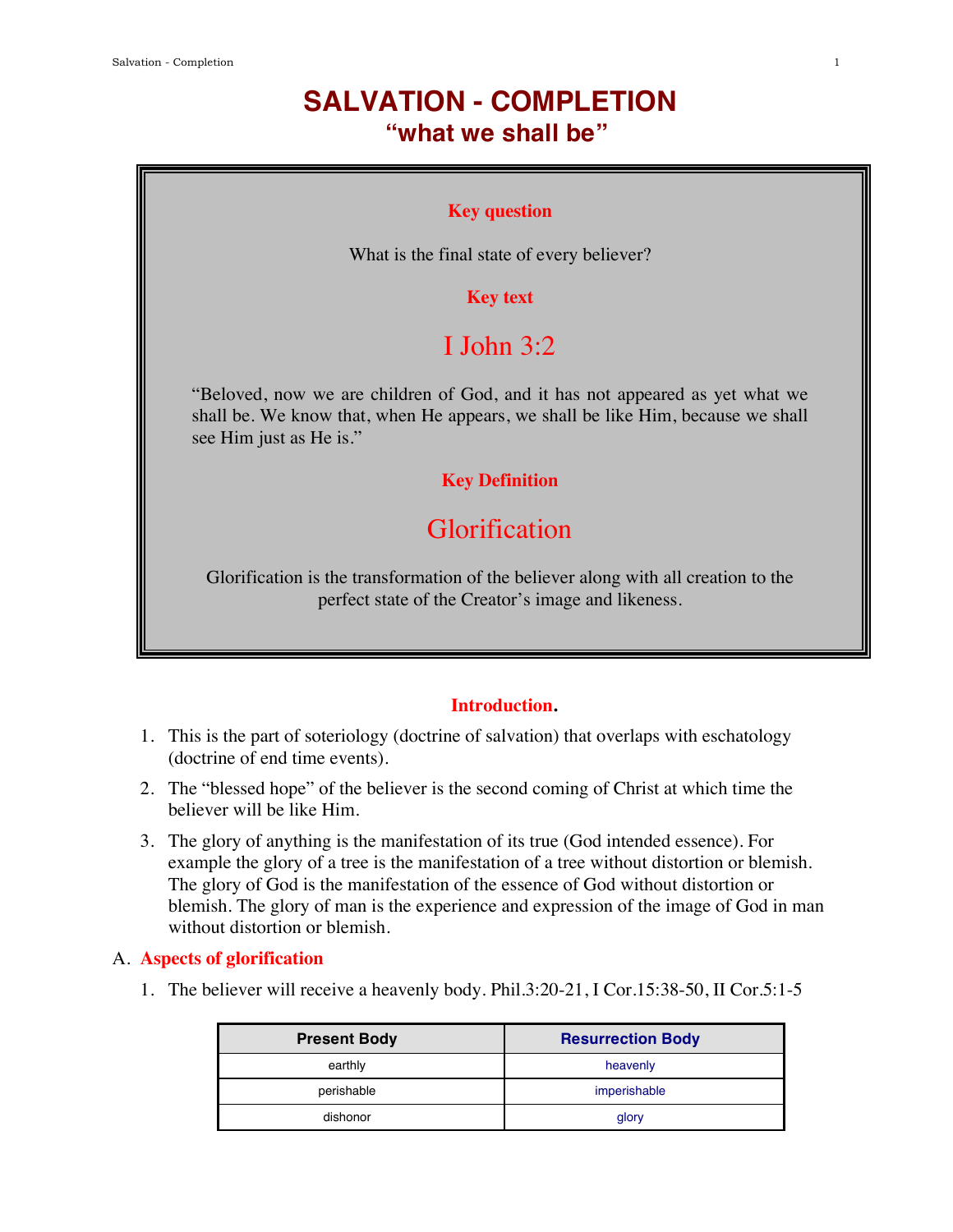| weakness                            | power                                     |
|-------------------------------------|-------------------------------------------|
| natural                             | spiritual                                 |
| Adam - a living soul from the earth | Christ - a life giving spirit from heaven |
| First - the natural                 | Second - the spiritual                    |
| cannot inherit the kingdom of God   | is compatible with the kingdom of God     |

- 2. The vindication of the believer. Col.1:22 "He has now reconciled you in His fleshly body through death, in order to present you before Him holy and blameless and beyond reproach"
- 3. The removal of evil and temptation. Rev.20:7-10
- 4. All tears and pain will be washed away. Rev.7:17; 21:4
- 5. Full knowledge will be ours. I Cor.13:12 "For now we see in a mirror dimly, but then face to face; now I know in part, but then I shall know fully just as I also have been fully known."
- 6. The creation will be restored to its perfection. Rom.8:19-22

## B. **Key texts**

- **Ps.24:7-10** "Who is the King of glory? the Lord strong and mighty, the Lord strong in battle."
- **Ps.73:24** "Thou dost guide me with thy counsel, and afterward thou wilt receive me to glory."
- **Rom.8:18** "For I consider that the sufferings of this present time are not worthy to be compared with the glory that is to be revealed to us."
- **Rom.8:30** "and whom He predestined, these He also called; and whom He called, these He also justified; and whom He justified, these He also glorified."
- **I Cor.15:51-52** "Lo! I tell you a mystery. We shall not all sleep, but we shall all be changed, in a moment, in the twinkling of an eye, at the last trumpet. For the trumpet will sound, and the dead will be raised imperishable, and we shall be changed."
- **II Cor.4:17** "For this slight momentary affliction is preparing for us an eternal weight of glory beyond all comparison."
- **I Pet.5:1.4** "Therefore, I exhort the elders among you, as your fellow-elder and witness of the sufferings of Christ, and a partaker also of the glory that is to be revealed," . . . "And when the Chief Shepherd appears, you will receive the unfading crown of glory."

# C**. Common questions concerning the glorified state.**

- 1. Will the "new heaven and earth" resemble the present heaven and earth?
	- a. It is possible that the new heaven and earth mentioned in II Pet.3:13 will be like the pre fall heaven and earth.
	- b. Some of the descriptions of the Millennial Kingdom in the Old Testament suggest an environment that is pre-fall.
- 2. Will we be recognizable in heaven? What will be our apparent age?
	- a. Most of what we know about the "glorified body" comes from the resurrected Jesus.
	- b. He was recognized by his followers although not always immediately.
	- c. He was able to participate in some physical activity eating food.
	- d. He was not limited in some aspects of his physical life appearing and disappearing suddenly.